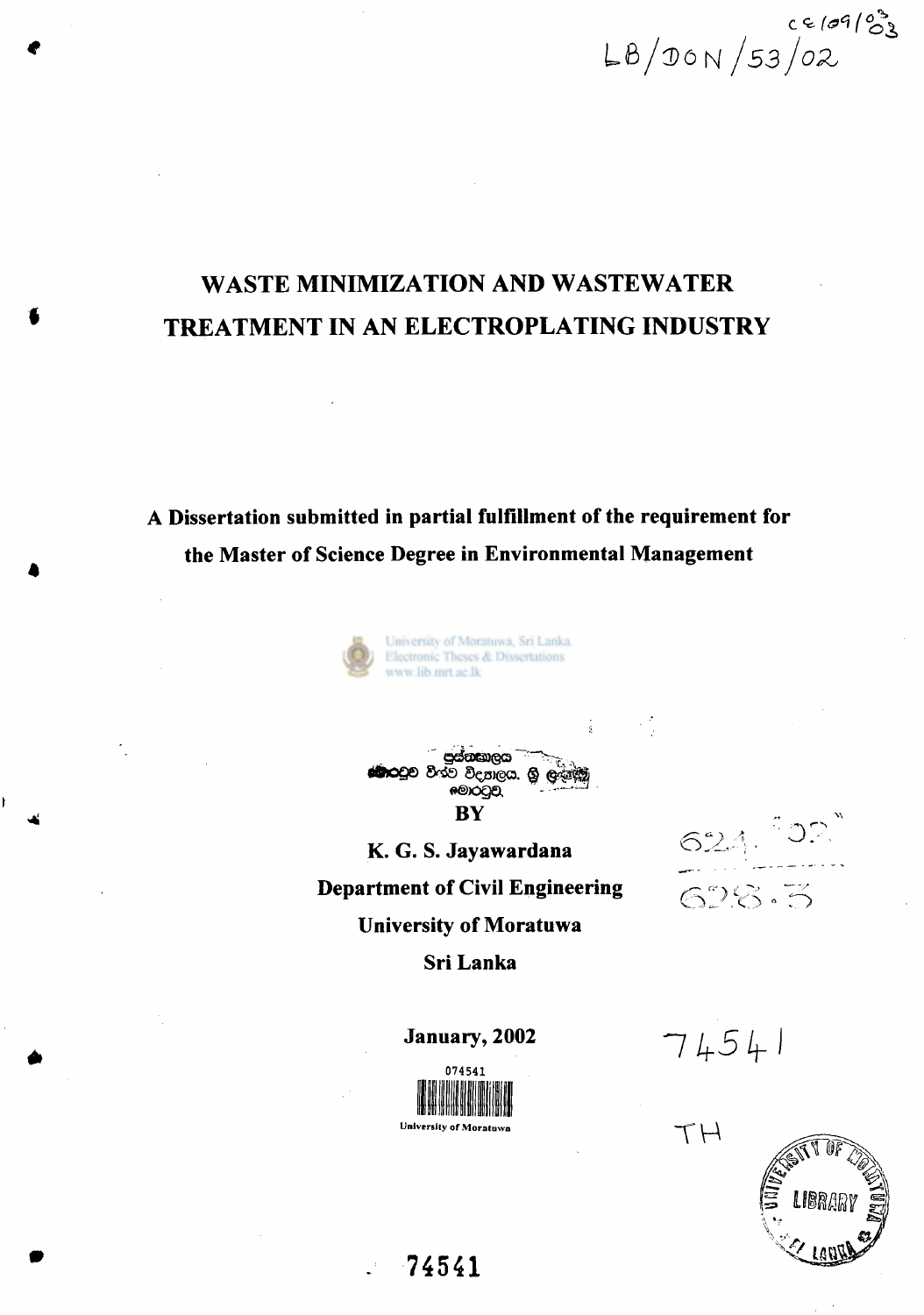## **TABLE OF CONTENTS**

|   | <b>Description</b>                           | Page         |
|---|----------------------------------------------|--------------|
|   |                                              | $\mathbf I$  |
|   |                                              | $\mathbf{I}$ |
|   |                                              | III          |
|   |                                              | $\bf{IV}$    |
|   |                                              | V            |
|   | www.lib.mrt.ac.lk                            | VI           |
|   |                                              | 1            |
|   |                                              | 6            |
| 4 |                                              | 47           |
|   |                                              | 52           |
|   |                                              | 68           |
|   | Chapter six - Conclusions and Recommendation | 79           |
|   |                                              | 82           |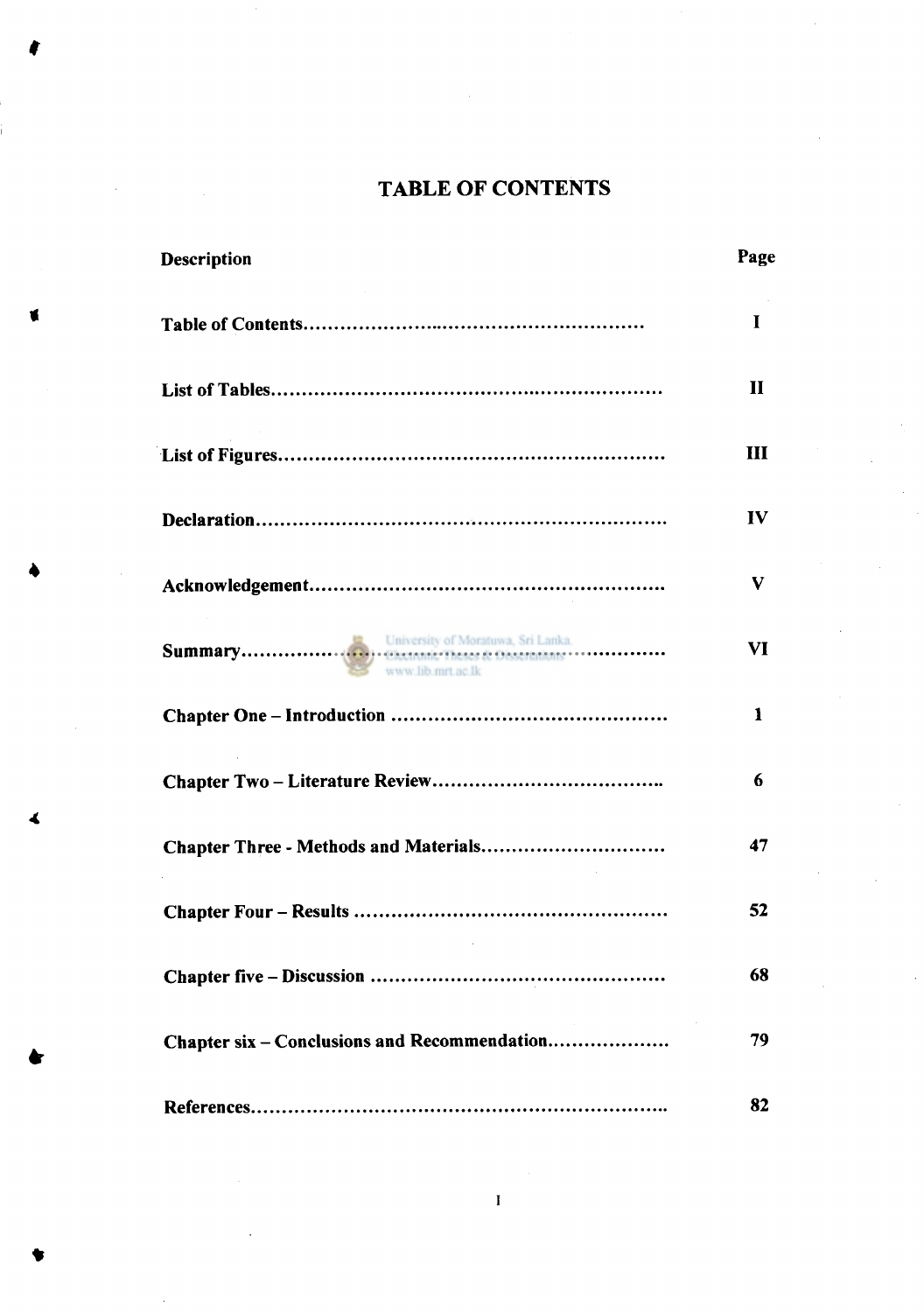## **LIST OF TABLES**

**f** 

 $\bar{\beta}$ 

 $\blacktriangleleft$ 

|    | Table No.         | <b>Description</b>                                                                                  | Page      |
|----|-------------------|-----------------------------------------------------------------------------------------------------|-----------|
| \$ | Table 2.1         |                                                                                                     | 13        |
|    | Table 2.2         |                                                                                                     | 16        |
|    | Table 2.3         | Composition of nickel plating bath solutions and plating                                            |           |
|    |                   |                                                                                                     | 19        |
|    | Table 2.4         | Types and Effects of Additives Used in Bright Nickel Plating                                        |           |
|    |                   |                                                                                                     | <b>20</b> |
|    | Table 2.5         |                                                                                                     | 23        |
|    | Table 2.6         | Composition of chromium plating baths and plating                                                   |           |
|    |                   |                                                                                                     | 25        |
|    | Table 2.7         | Sources of pollution in the metal-plating industry                                                  | 39        |
|    | Table 2.8         | Composition of wastewater discharged from pickling of ferrous<br>University of Moratuwa, Sri Lanka. | 40        |
|    | Table 2.9         | www.lib.mrt.ac.lk<br>Amount of wastewater from the electroplating industry                          | 40        |
|    |                   |                                                                                                     |           |
|    | <b>Table 2.10</b> | Composition of wastewater from electroplating plants                                                | 41        |
|    | <b>Table 2.11</b> | pK values of hydroxides of some heavy metals                                                        | 43        |
|    | <b>Table 2.12</b> | pH values where the solubility is $\leq 10$ mg/I, $\leq 1$ mg/I and                                 |           |
| 4  |                   |                                                                                                     | 43        |
|    | <b>Table 2.13</b> |                                                                                                     | 44        |
|    | Table 3.1         |                                                                                                     | 49        |
|    | Table 4.1         | Raw materials used in the process unit operations                                                   | 56        |
|    | Table 4.2         |                                                                                                     | 59        |
| ♠  | Table 4.3         | Wastewater generation in the production processes                                                   | 60        |
|    | Table 4.4         |                                                                                                     | 61        |
|    | Table 4.5         |                                                                                                     | 62        |
|    | Table 4.6         | Chromium and nickel concentrations of the treated wastewater                                        | 66        |
|    | Table 5.1         | Possible savings achieved if they operate the plant for long hours                                  | 73        |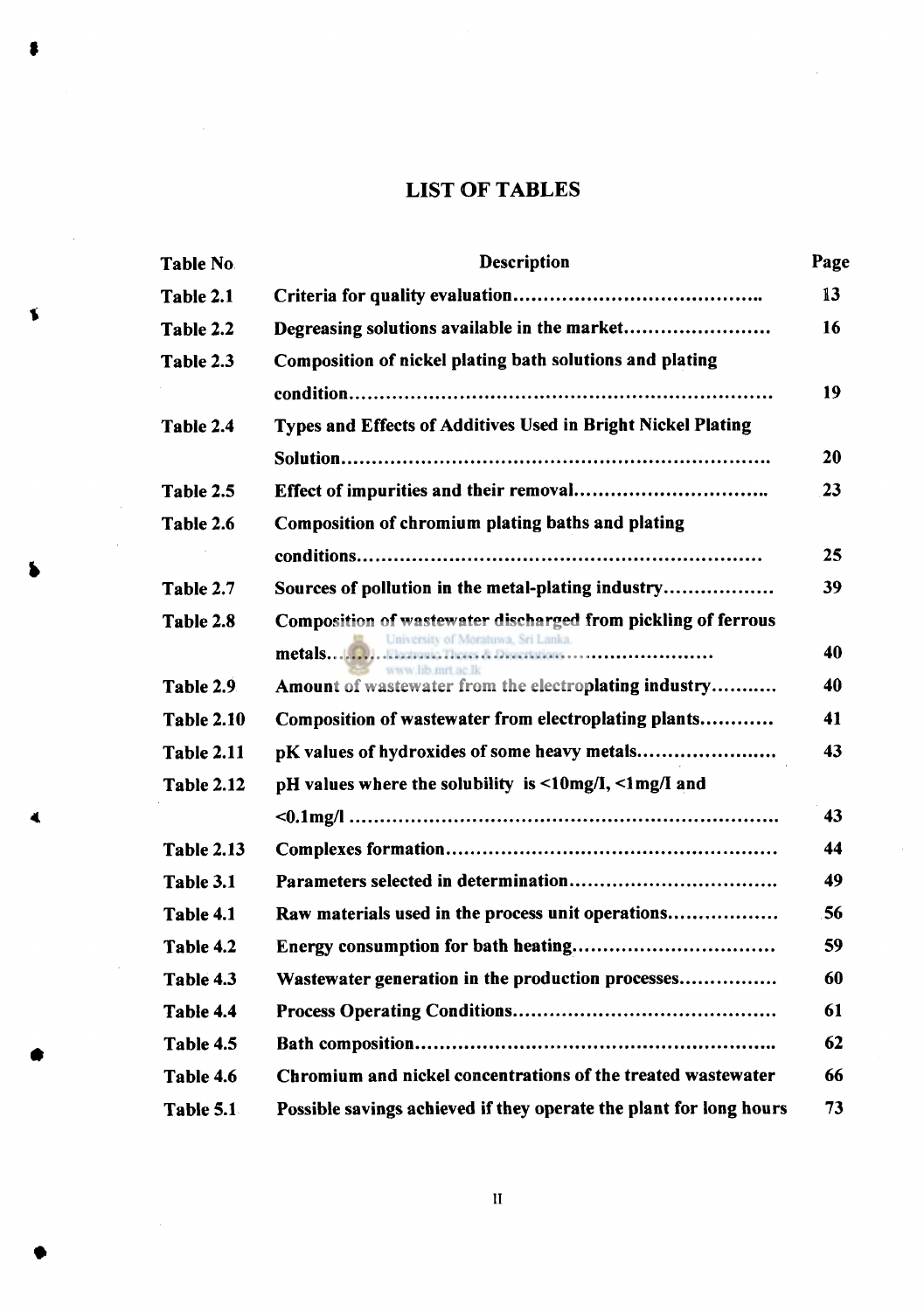## **LIST OF FIGURES**

|   | <b>Figure No</b> | <b>Description</b>                        | Page |
|---|------------------|-------------------------------------------|------|
| 1 | Figure 2.1       |                                           | 29   |
|   | Figure 4.1       |                                           | 53   |
|   | Figure 4.2       |                                           | 57   |
|   | Figure 4.3       | Flow chart of the wastewater treatment    | 64   |
|   | Figure 4.4       |                                           | 67   |
|   | Figure 4.5       | Chromium concentration in the supernatant | 67   |



 $\bar{\beta}$ 

University of Moratuwa, Sri Lanka.<br>Electronic Theses & Dissertations<br>www.lib.mrt.ac.lk

 $\sim$ 

 $\bar{\beta}$ 

**t** 

*A* 

 $\bar{z}$ 

 $\hat{\mathcal{A}}$ 

 $\overline{\phantom{a}}$ 

 $\mathcal{A}^{\mathcal{A}}$ 

 $\frac{1}{2}$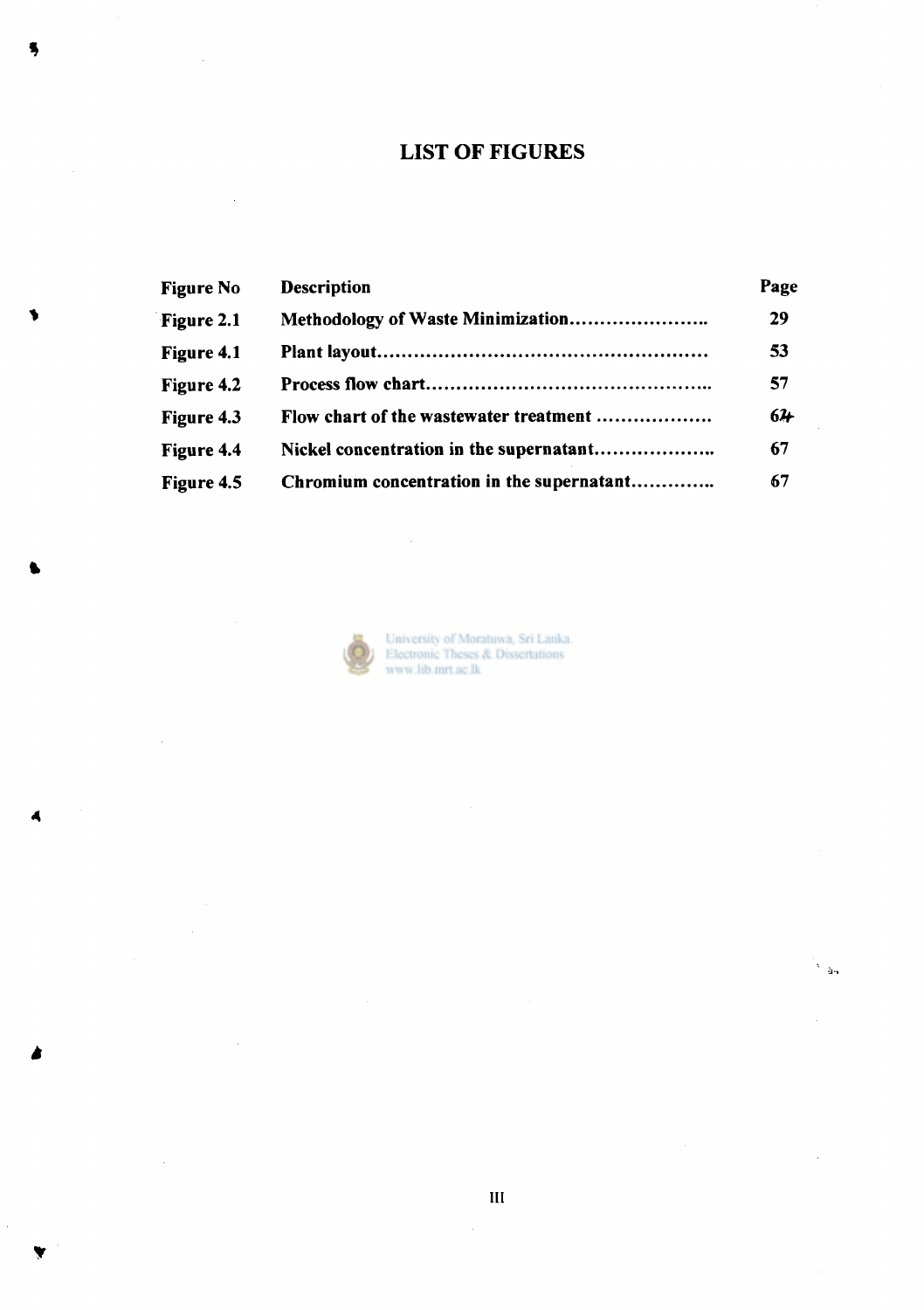#### **DECLARATION**

**"This dissertation has not been previously presented in whole or part to any university or institute for a higher degree"** 

تغرضته . . . . . . . . .

K. G. S.

 $\frac{1}{\sqrt{2}}$ 

University of Moratuwa, Sri Lanka. Electronic Theses & Dissertations www.lib.mrt.ac.lk

To the best of my knowledge the above particulars are correct

 $\sim$ 

**«** 

 $N \rightarrow 0 \rightarrow 0$ <br>Prof. Mrs. N. Rathnayake, Head of Division of Environmental Engineering Department of Civil Engineering University of Moratuwa Sri Lanka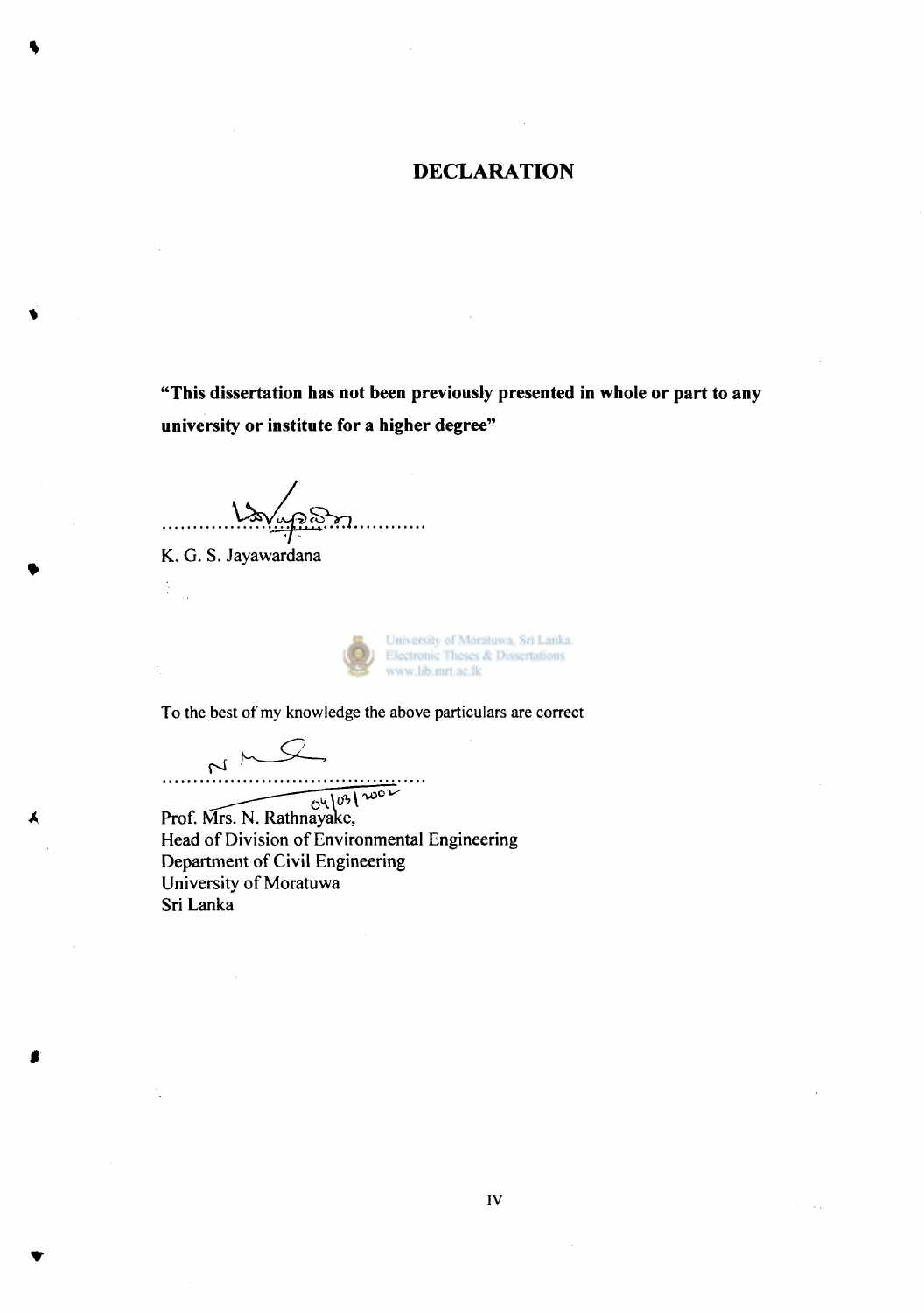#### **Acknowledgement**

I am very grateful to the Head and staff of Department of Civil Engineering of the University of Moratuwa, for providing me with the opportunity to follow the Masters Degree in Environmental Management, and their unceasing assistance, throughout the course.

I deeply appreciate the excellent guidance, valuable suggestions, constant encouragement, advice and the precious time devoted by Prof. Mrs. N. Rathnayake, Head of Division of Environmental Engineering and the course coordinator, who was also the supervisor of this research study.

I extend my gratitude to Mr. Nafeel and the Management of the City Cycle Industries for permitting me to study their production facility and the wastewater treatment plant which were taken up for this research study and especially Mr. Wahab and Mr. Ghouse, Plant Manager for their support and devotion of their valuable time in the midst of their tight schedule of work.

I wish to thank Mr. Mihindu Gunasena, the superintendent of the Electroplating unit of the Industrial Development Board for his brilliant ideas, which helped this research very much.

I also wish to thank the Management of the Central Environmental Authority, my employer, for sponsoring me to follow this course and for granting me the permission to use its laboratory and other facilities where the analytical work pertaining to this study was carried out. In this regard a special word of thanks go to the staff of the laboratory, who were very helpful during the analytical work.

Finally I wish to thank my wife Suja for her understanding, motivation and for her assistance.

**v**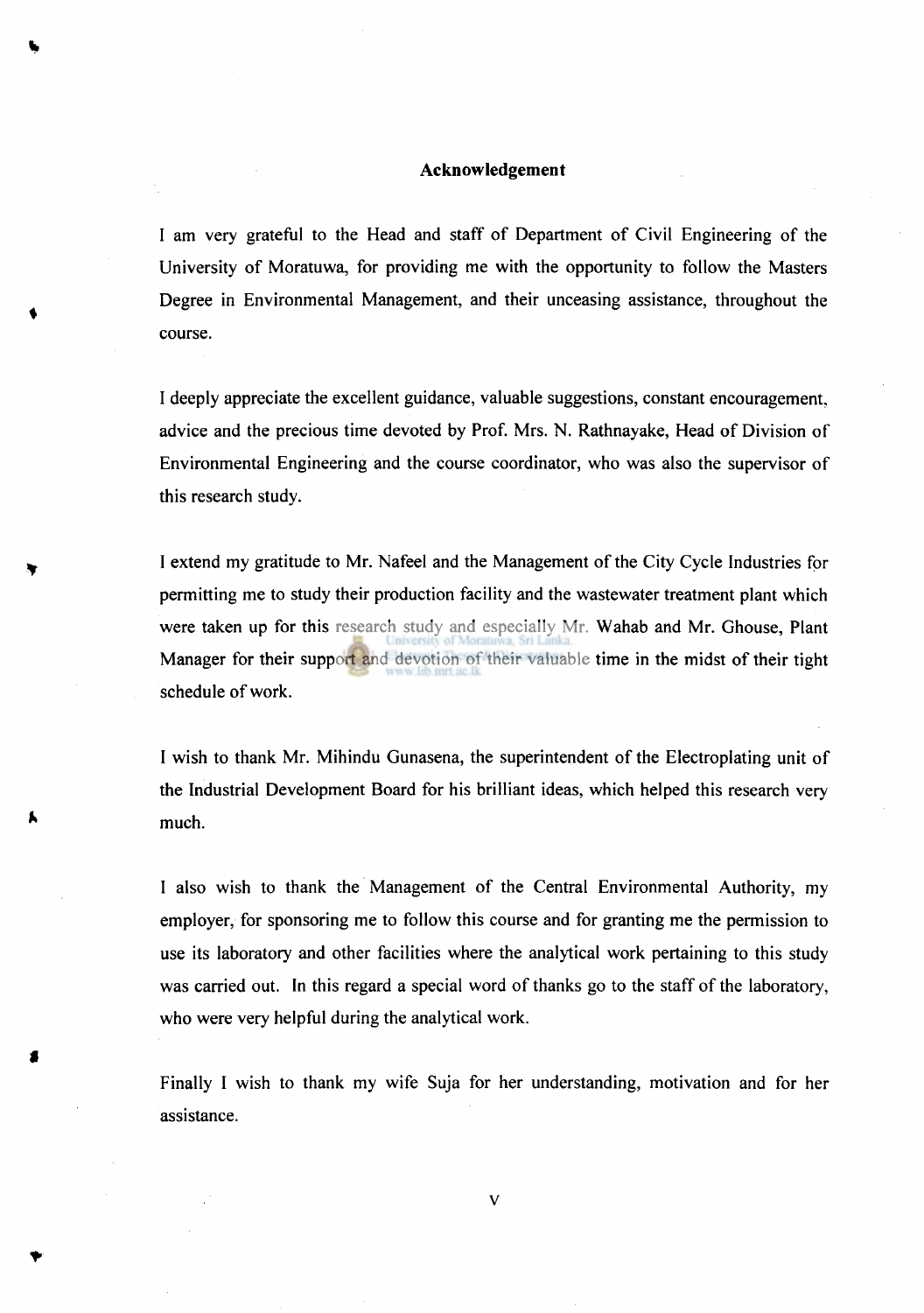#### **SUMMARY**

Electroplating has been introduced to Sri Lanka more than a hundred years ago and there are more than 80 electroplating units in Sri Lanka, including household units. However, it has been found that the electroplating technology in Sri Lanka is lagging behind the world level and several problems of electroplating facilities with regard to plating technology and wastewater treatment had been identified.

The objective of this study was to investigate the possibilities of waste minimization and optimization of wastewater treatment in the electroplating industry using readily available resources and technologies in the country, focusing on the nickel and chromium-plating process and treatment of wastewater generated in that process. Electronic Theses & Dissertations www.lib.mrt.ac.lk

Methodology of this study consisted of making observations of the existing process estimating water and energy consumption, analysis of process solutions and treated wastewater, studying process parameters used in the production process and wastewater treatment, and carrying out a designed experiment to study optimum pH for heavy metal precipitation.

It was found that quality control of the product is poor and the industry lacks technical know-how to carry out the electroplating process and wastewater treatment efficiently. However, the industry has already implemented a few quality control and waste minimization activities such as quality control of intermediate product within the process, two stage rinsing, and dragout recovery.